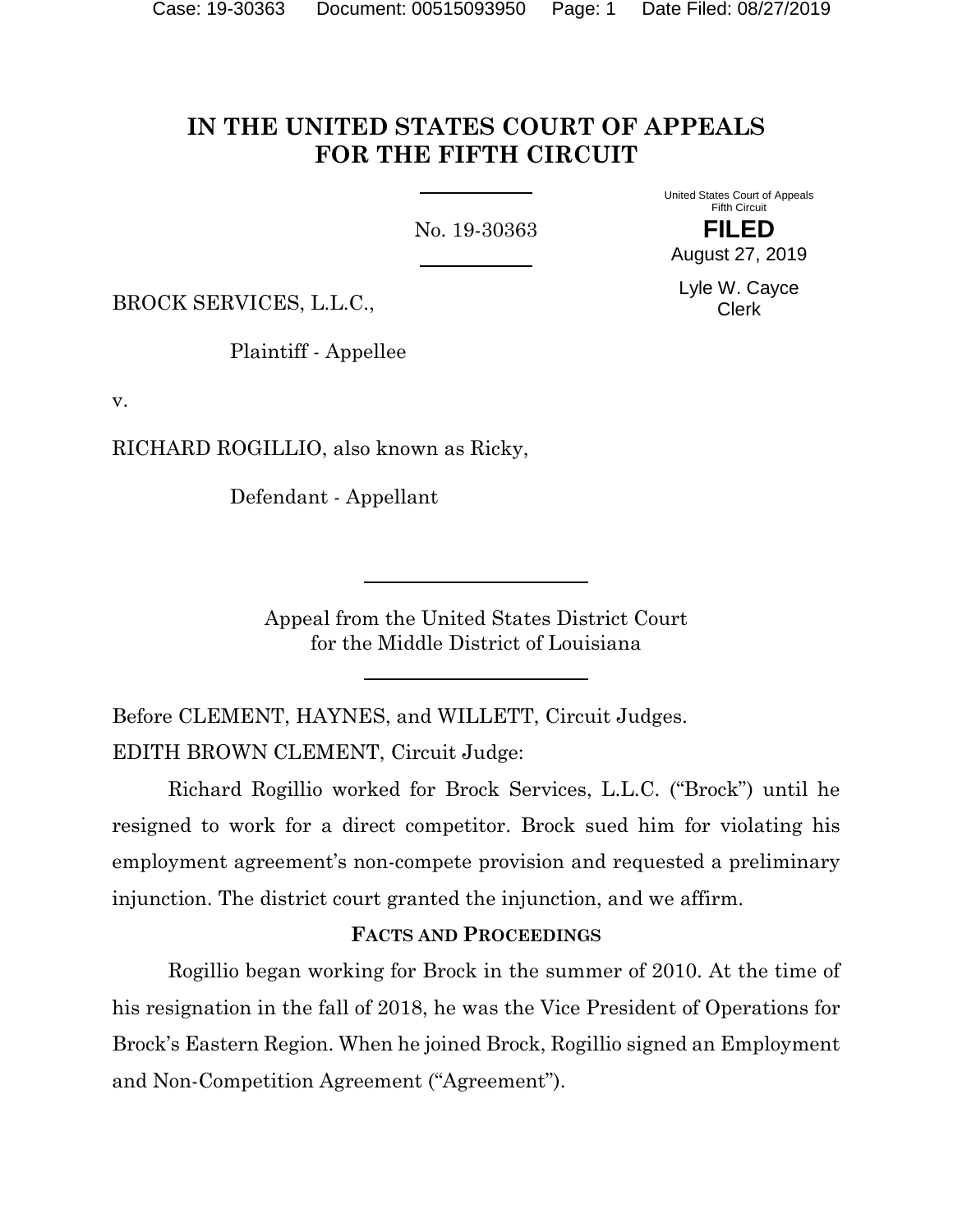. . .

#### No. 19-30363

Section 7.1 of the Agreement is a non-compete provision. It provides in relevant part:

7.1 Non-Competition. Employee acknowledges and agrees that the Company enters into this Agreement in consideration of and reliance on Employee's agreement to the following, which is intended to protect the Company's Business interests and goodwill, and to minimize the complexity and expense of protecting and enforcing the Company's rights in its Confidential Information . . . . Accordingly, in consideration for (i) the Agreement by the Company to commence and continue Employee's employment for the Employment Period, (ii) Employee's access to and receipt of Confidential Information of the Company . . ., (iii) Employee's promise contained herein not to disclose Confidential Information of the Company, during the Employment Period and for a period of one (1) year immediately following the termination of the Employee's employment (the "Restricted Period"), the Employee will not:

(a) have any direct or indirect interest as an owner, investor, partner, lender, director, officer, manager, employee, consultant, representative, agent or in any other capacity in any competitive Business of the Company within the "Restricted Area" (as defined below);

(c) ["]Restricted Area" means the area within 100 mile radius of any actual, future or prospective customer, supplier, licensor, or business location of the Company, that Employee conducted business in Employee's capacity as an employee of the Company within the last one (1) year of Employee's employment with the Company, either physically, via mail or via electronic means, including but not limited to, as applicable, the parishes of Assumption, Caddo, Calcasieu, St. Charles, East Baton Rouge, Iberia, Livingston, Iberville, Jefferson, Ouochita [sic], Lafourche, Lafayette, Orleans, Plaquemines, Rapides, Vermillion [sic], St. Bernard, St. James, St. John, St. Martin, St. Mary, St. Tammany, Tangipahoa, Terrebone [sic], Washington, and the municipalities of New Orleans and surrounding areas as well as the municipalities in the parishes listed above . . . .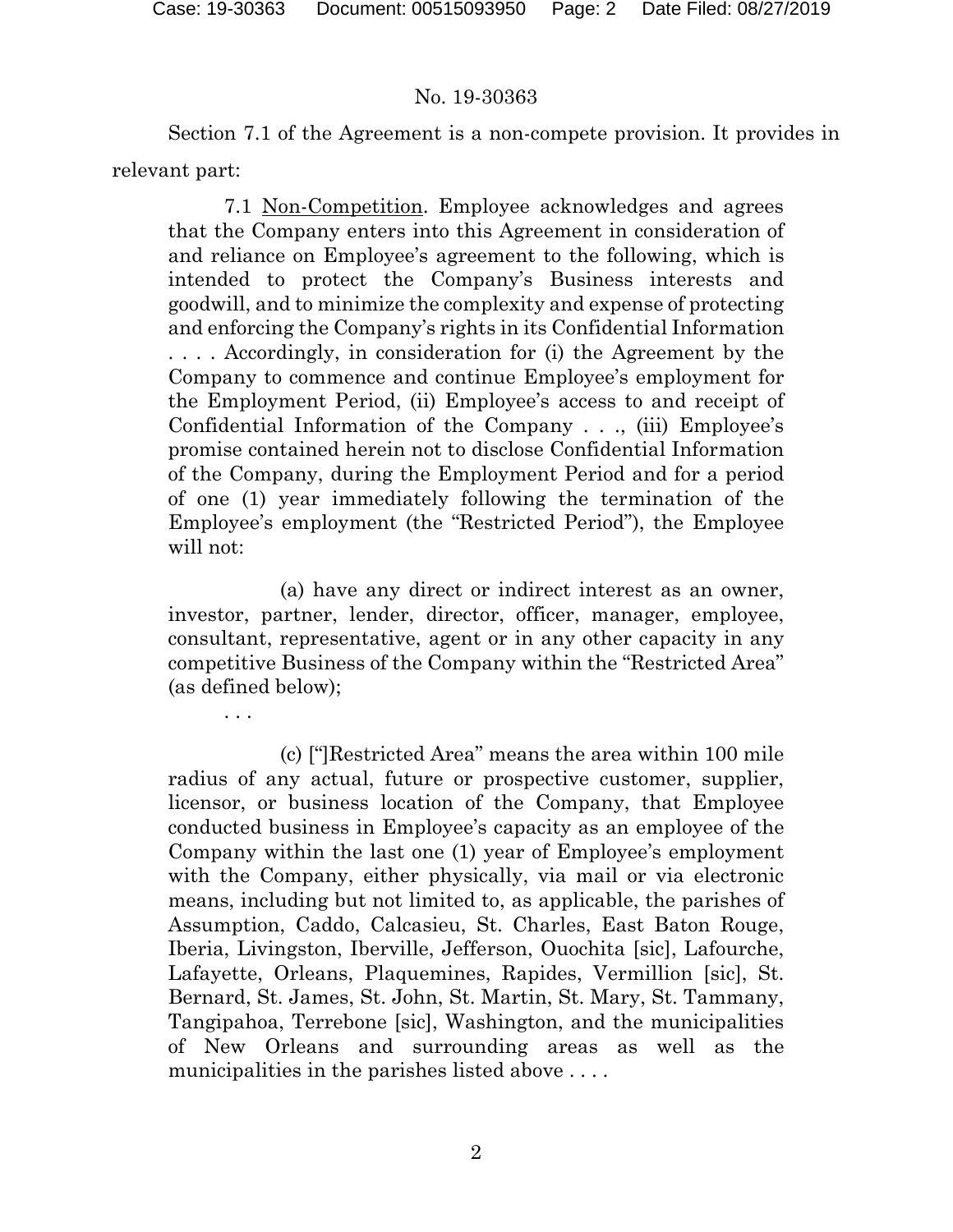Section 7.2 of the Agreement is a non-solicitation provision:

7.2 Non-Solicitation. During the Employment Period and for a period of one (1) year immediately following the termination of the Employee's employment, the Employee shall not (i) cause, solicit, induce or encourage any employees of the Company to leave such employment or hire, employ or otherwise engage any such individual; or (ii) cause, induce or encourage any material actual or prospective client, customer, supplier, or licensor of the Company (including any existing or former customer of the Company and any person that becomes a client or customer of the Company after the date of this Agreement) or any other person who has a material business relationship with the Company, to terminate or modify any such actual or prospective relationship.

Section 9 of the Agreement is a severability clause:

9. Severable Provisions. The provisions of this Agreement are severable and the invalidity of any one or more provisions shall not affect the validity of any other provision. In the event that a court of competent jurisdiction shall determine that any provision of this Agreement or the application thereof is unenforceable in whole or in part because of the duration or scope thereof, the parties hereto agree that said court in making such determination shall have the power to reduce the duration and scope of such provision to the extent necessary to make it enforceable, and that the Agreement in its reduced form shall be valid and enforceable to the full extent permitted by law.

Section 11.2 of the Agreement is an integration clause:

11.2 Entire Agreement; Amendment. This Agreement constitutes the entire Agreement between the parties hereto with regard to the subject matter hereof, superseding all prior understandings and agreements, whether written or oral. This Agreement may not be amended or revised except by a writing signed by the parties.

(emphases omitted).

When Rogillio resigned from Brock, he went to work for a direct competitor, Apache Industrial Services, LLC ("Apache"), as a Vice President. Rogillio's Apache office is in Ascension Parish, which is not listed in the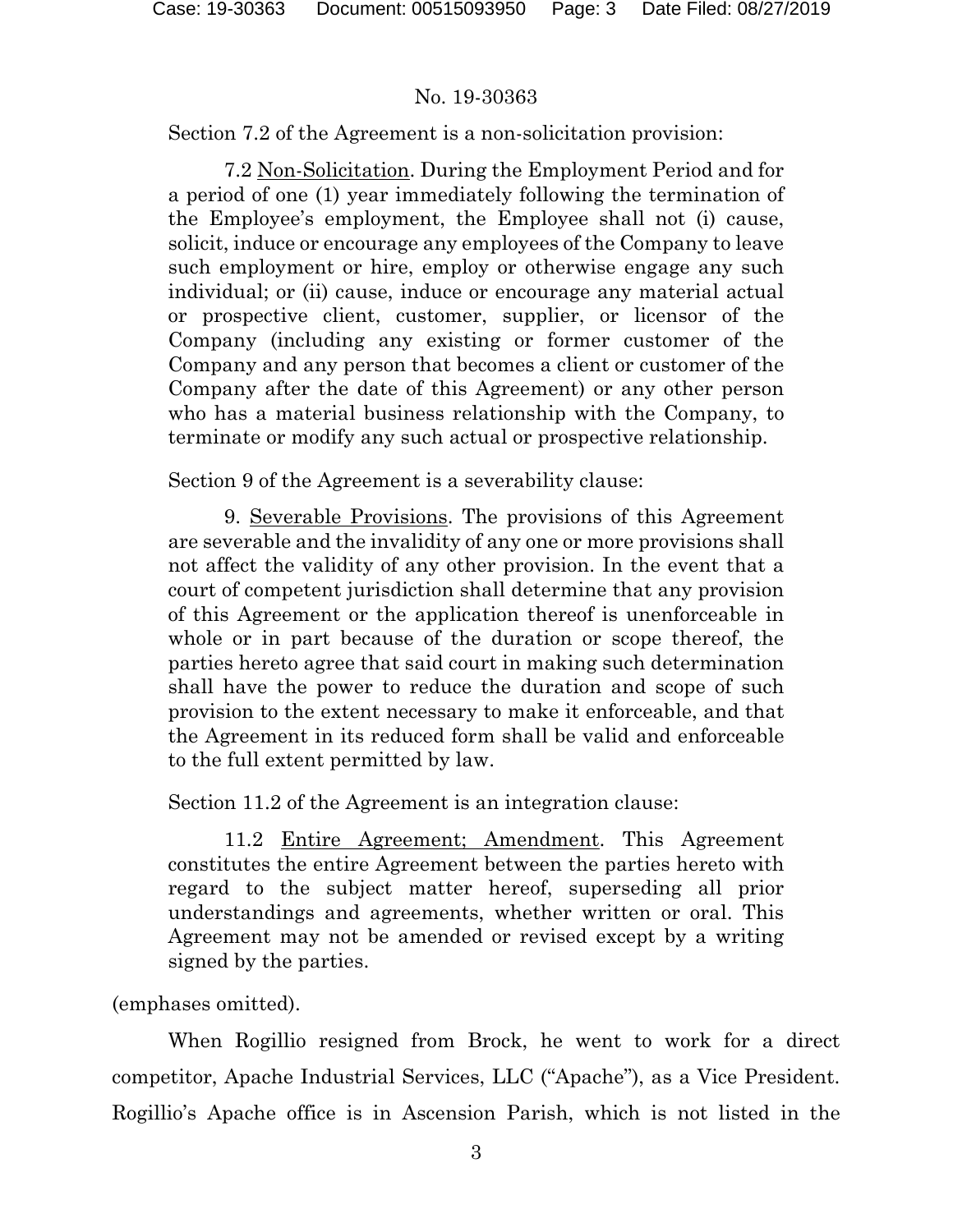l

# No. 19-30363

Agreement. As part of his new position, Rogillio managed Apache employees in at least some of the parishes listed in the Agreement. He also met with Brock customers in some of the listed parishes.

Brock learned of Rogillio's work and sued to enforce the Agreement.<sup>[1](#page-3-0)</sup> Brock sought a temporary restraining order and preliminary injunction. During the hearing on the motion, Brock conceded, and the district court held, that subsection 7.1(c) of the Agreement was overbroad because it was not limited to specified parishes and municipalities, as required by Louisiana law. Citing the severability provision, the court reformed the definition of the Restricted Area as follows:

(c) ["]Restricted Area" means the area that Employee conducted business in Employee's capacity as an employee of the Company within the last one (1) year of Employee's employment with the Company, either physically, via mail or via electronic means, including, as applicable, the parishes of Assumption, Caddo, Calcasieu, St. Charles, East Baton Rouge, Iberia, Livingston, Iberville, Jefferson, Ouachita, Lafourche, Lafayette, Orleans, Plaquemines, Rapides, Vermilion, St. Bernard, St. James, St. John, St. Martin, St. Mary, St. Tammany, Tangipahoa, Terrebonne, Washington, and the municipalities of New Orleans.

The district court then found that subsection 7.1(a) was ambiguous as to whether Rogillio had to be physically present in the restricted parishes to violate the Agreement. The court resolved that ambiguity in Rogillio's favor, ruling that he needed to be physically present. The court found that Brock was unlikely to succeed on the merits under that subsection because Rogillio testified that he had not physically worked in any restricted parish. According to the district court, with respect to the customer non-solicitation provision

<span id="page-3-0"></span><sup>1</sup> Brock also sued Rogillio, other former employees, and Apache for misappropriating confidential information. Those claims are not at issue in this appeal.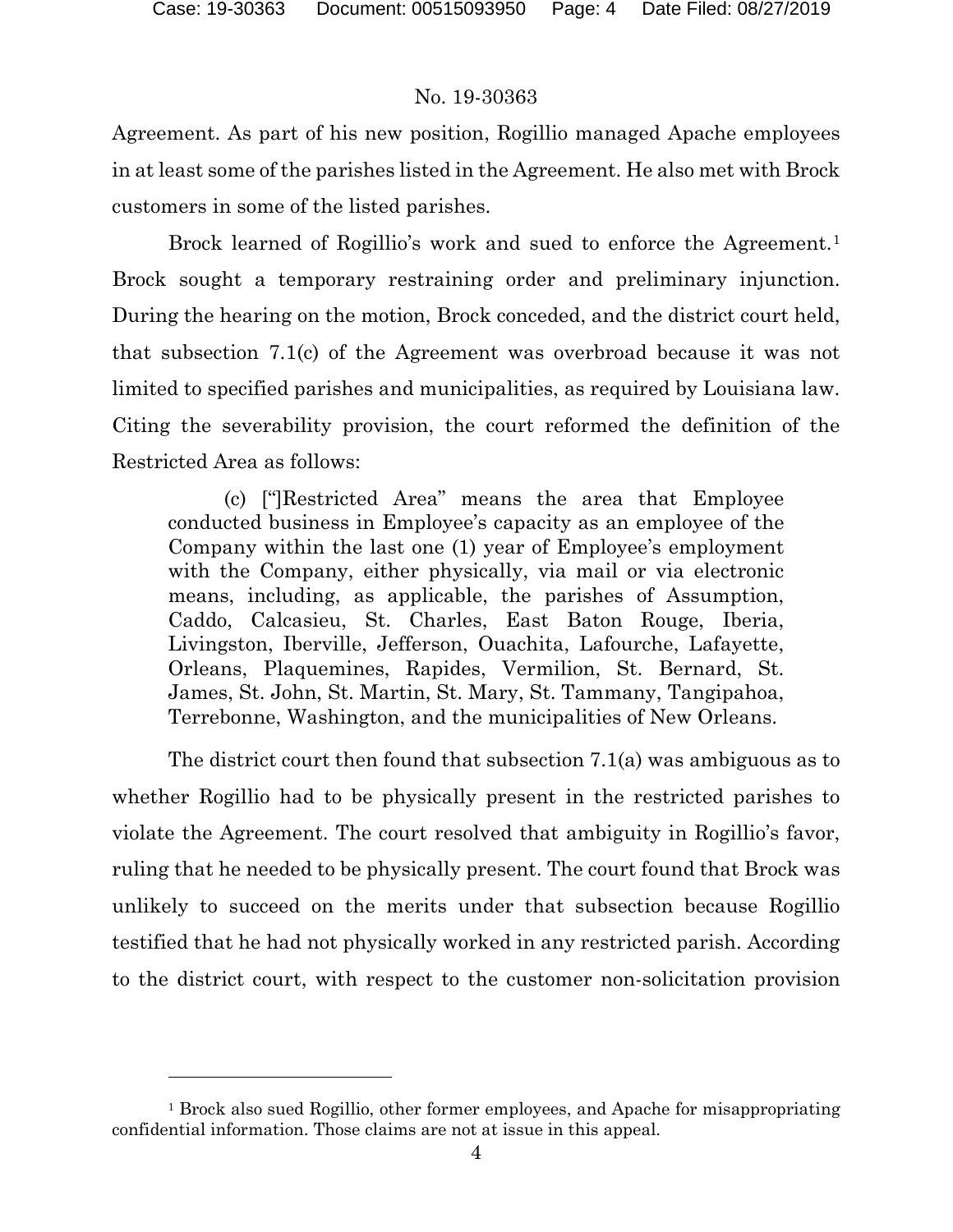$\overline{a}$ 

## No. 19-30363

(subsection 7.2(ii)), "the parties  $\dots$  agreed that that is either not enforceable or at least [it's] not being sought to be enforced."

The district court denied Brock's motion for a preliminary injunction. Regarding the Agreement's ambiguity, the court noted that "the general rule is that parol evidence is allowed when there's ambi[g]uity and I would expect that there will be testimony on the issue of what was intended by the parties." In response, Brock renewed its motion for a preliminary injunction so that it could introduce evidence concerning the parties' intent.

At a second preliminary injunction hearing, Brock's former general counsel responsible for drafting the Agreement testified that the intent of subsection 7.1(a) was to restrict the former employee from working for a competitor in the restricted parishes, whether physically, electronically, or indirectly by managing an employee. She testified that the provision was meant to restrict the former employee "from doing whatever services in whatever capacity he provided to Brock to a competitive business after he leaves us." A former executive of Brock's parent company also testified that Rogillio had "assured [him] that he would honor his non-compete and in fact . . . may have to travel to Texas to gain employment because that would not be impacted by the non-compete that he had." Rogillio testified that he didn't remember his intent in agreeing to the non-compete provision. Following the hearing, Brock submitted expense reports showing Rogillio having customer and staff meetings in restricted parishes both as a Brock employee and as an Apache employee.

The district court found that Brock had demonstrated a likelihood of success on its claim that Rogillio breached the non-compete provision,<sup>[2](#page-4-0)</sup> and

<span id="page-4-0"></span><sup>2</sup> Rogillio also claimed that Brock breached certain other contracts that excused his failure to perform under the Agreement. The district court found this argument unpersuasive. Rogillio does not renew this argument on appeal, so he has waived it. *See*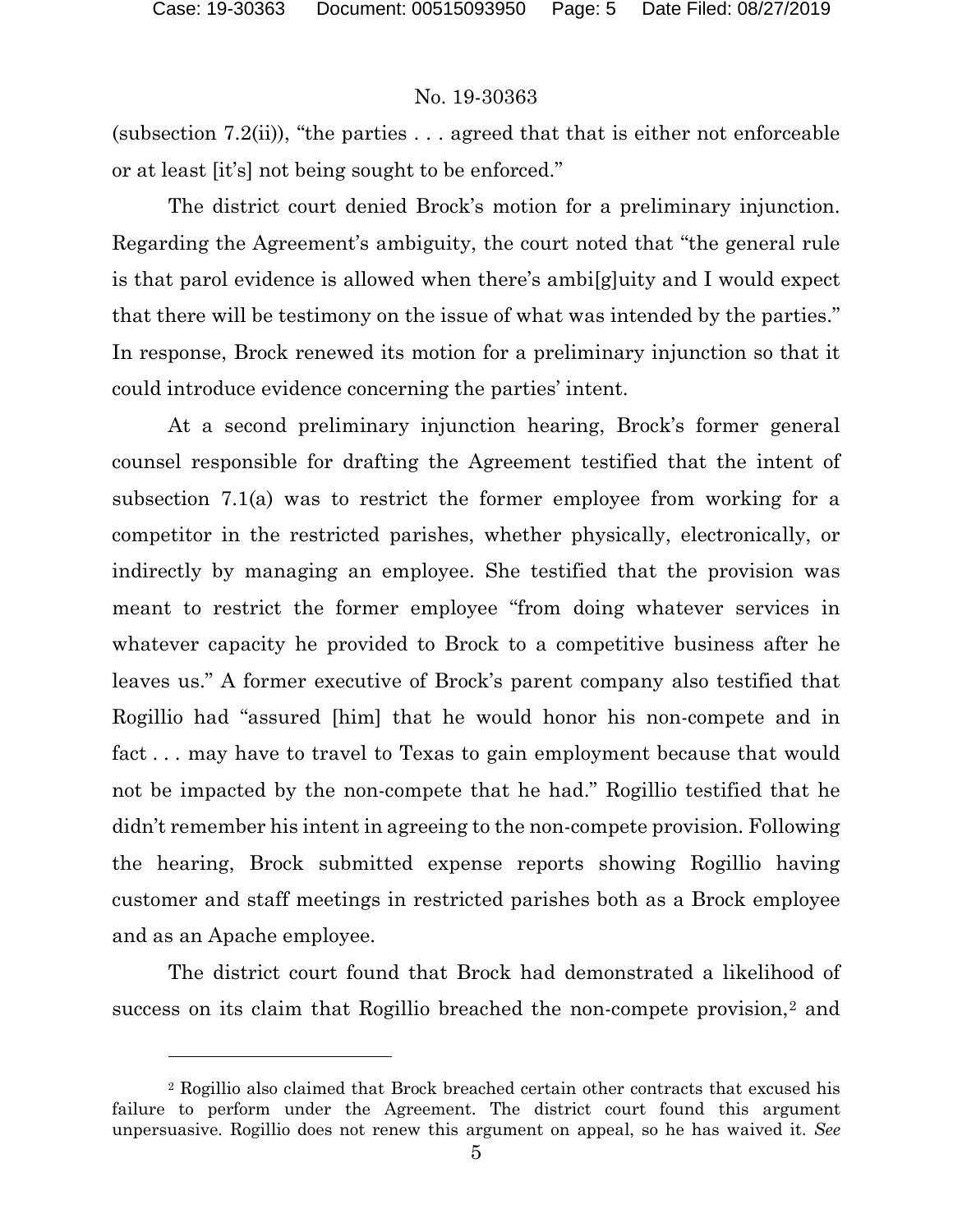l

# No. 19-30363

that the balance of harms and public interest weighed in favor of a preliminary injunction. The court enjoined Rogillio from "performing or managing any work, including by phone, over the Internet, or in person" in the restricted parishes until September 3, 2019. Rogillio timely appealed and requested expedited review, which we granted.

## **STANDARDS OF REVIEW**

"We review a preliminary injunction for abuse of discretion, reviewing findings of fact for clear error and conclusions of law *de novo*." *Texans for Free Enter. v. Tex. Ethics Comm'n*, 732 F.3d 535, 537 (5th Cir. 2013). The enforceability of restrictive covenants is reviewed de novo. *Team Envt'l Servs., Inc. v. Addison*, 2 F.3d 124, 126 (5th Cir. 1993). Whether a contract is ambiguous is a question of law. *McLane Foodservice, Inc. v. Table Rock Rests., L.L.C.*, 736 F.3d 375, 377 (5th Cir. 2013). "If a contract is ambiguous, the district court's findings of fact as to the intent of the parties are reviewed for clear error." *Id.* "A factual finding is clearly erroneous only if, based on the entirety of the evidence, the reviewing court is left with the definite and firm conviction that a mistake has been made." *United States v. Cordova-Soto*, 804 F.3d 714, 718 (5th Cir. 2015).

# **DISCUSSION**

A party seeking a preliminary injunction generally must show (1) a substantial likelihood of success on the merits, (2) irreparable injury if the injunction is not granted, (3) that the injury outweighs any harm to the other party, and (4) that granting the injunction will not disserve the public interest. *Cardoni v. Prosperity Bank*, 805 F.3d 573, 579 (5th Cir. 2015). A preliminary injunction may be issued on a *prima facie* showing that the party seeking it is

*Adams v. Unione Mediterranea Di Sicurta*, 364 F.3d 646, 653 (5th Cir. 2004) ("Issues not raised or inadequately briefed on appeal are waived.").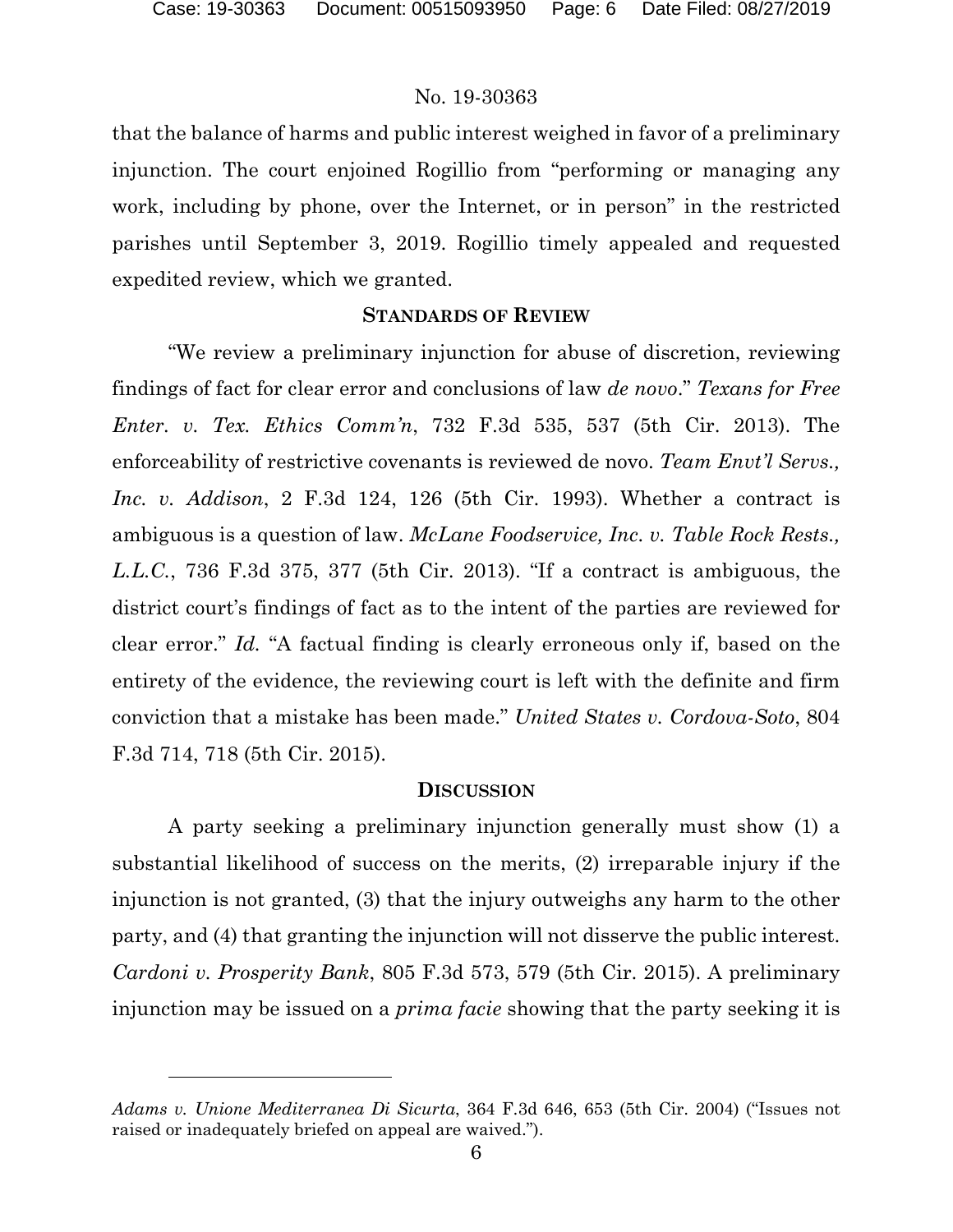entitled to relief. *See Janvey v. Alguire*, 647 F.3d 585, 595–96 (5th Cir. 2011). Under Louisiana law governing restrictive covenants, the party seeking the preliminary injunction need not show irreparable injury but only that the employee failed to perform under the contract. LA. STAT. ANN. § 23:921(H). The party seeking the injunction must carry the burden of persuasion. *Bluefield Water Ass'n v. City of Starkville*, 577 F.3d 250, 253 (5th Cir. 2009). Primarily, Brock needed to show that the Agreement was enforceable and that Rogillio breached the non-compete provision.

## **I. Reformation and Interpretation of the Agreement**

#### **A. Reformation of the geographic limitations**

Rogillio first argues that the Agreement is unenforceable because the district court erred in reforming it. He contends that the court was not required to reform the geographically overbroad provision and that he could not have known when he signed the Agreement where he would be prohibited from working because he did not know at the time where he would work in the year before he left Brock. Brock responds that the district court properly relied on the severability clause to reform the Agreement and that the specified parishes informed Rogillio where he would be prohibited from working.

Restrictive covenants are unfavored in Louisiana and are narrowly and strictly construed. *See, e.g.*, *Arthur J. Gallagher & Co. v. Babcock*, 703 F.3d 284, 288 (5th Cir. 2012). The statute governing restrictive covenants provides that "[e]very contract or agreement, or provision thereof, by which anyone is restrained from exercising a lawful profession, trade, or business of any kind, except as provided in this Section, shall be null and void. However, every contract or agreement, or provision thereof, which meets the exceptions as provided in this Section, shall be enforceable." LA. STAT. ANN. § 23:921(A)(1). Under § 23:921(C), "[a]ny person . . . may agree with his employer to refrain from carrying on or engaging in a business similar to that of the employer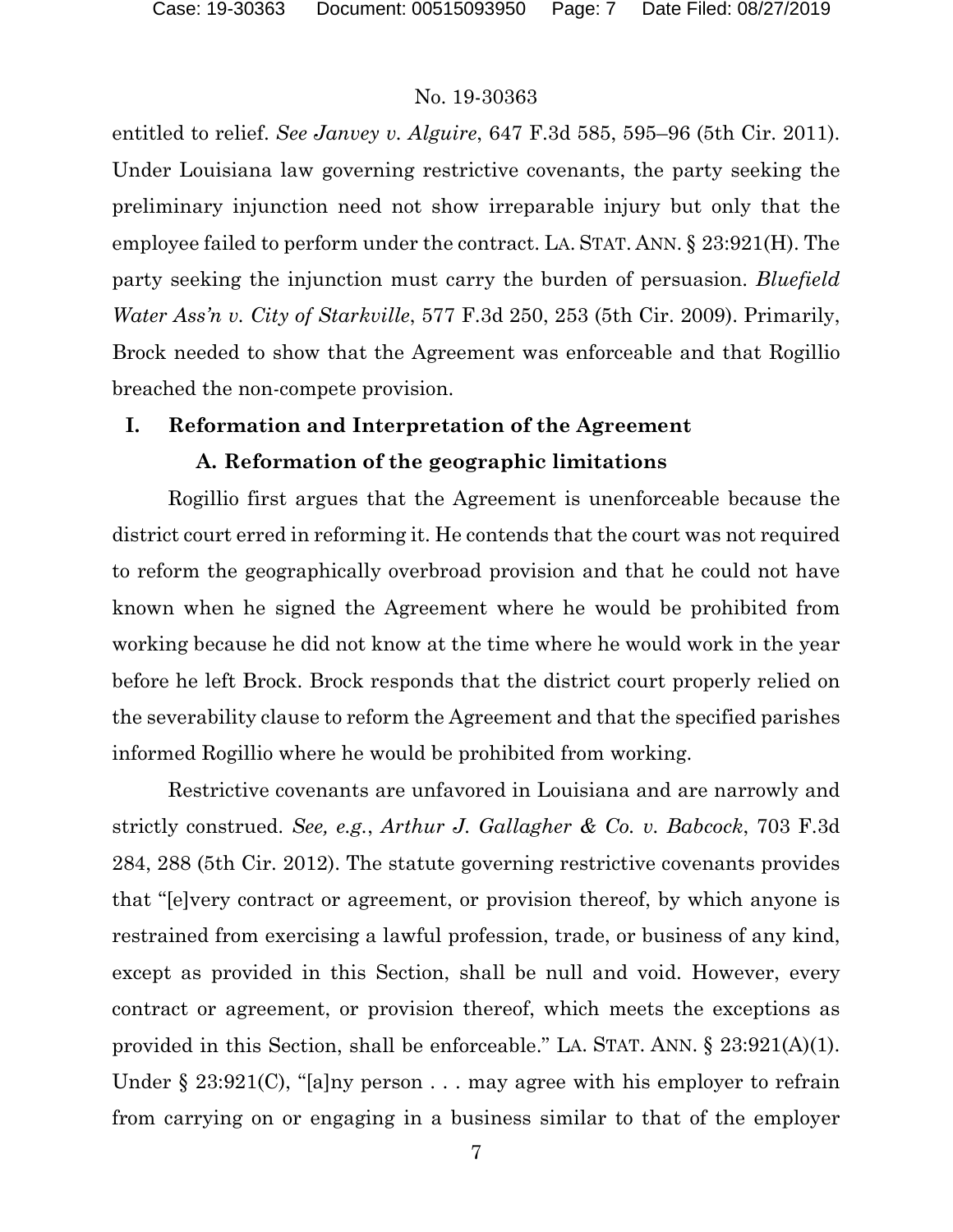and/or from soliciting customers of the employer within a specified parish or parishes, municipality or municipalities, or parts thereof, so long as the employer carries on a like business therein, not to exceed a period of two years from termination of employment."

A non-compete provision "must strictly comply with the requirements of the statute." *Dixie Parking Serv., Inc. v. Hargrove*, 691 So. 2d 1316, 1320 (La. Ct. App. 1997). But if the provision is geographically overbroad, the court may rely on a severability provision to reform the overbroad provision and "excise the offending language." *SWAT 24 Shreveport Bossier, Inc. v. Bond*, 808 So. 2d 294, 309 (La. 2001), *superseded by statute on other grounds*, LA. STAT. ANN. § 23:921(D), *as recognized in Lemoine v. Baton Rouge Phys. Therapy, L.L.P.*, 135 So. 3d 771, 774 (La. Ct. App. 2013); *see also Class Action Claim Servs., L.L.C. v. Clark*, 892 So. 2d 595, 600 (La. Ct. App. 2004) ("[W]hen a non-compete clause is overbroad in its geographical boundaries, the Court should delete the overbroad portions and enforce the remainder of the geographic restriction provision.").

The severability provision in the Agreement specifically provides for reformation if a court finds a provision "unenforceable in whole or in part because of the duration or scope thereof." The district court excised the overbroad language so that the restriction applied only to the specific parishes and municipality already identified. The court did not err in doing so.

Rogillio's argument about being unable to "determine on the 'front end' where he would be prohibited from competing" is similarly unavailing. He relies on a district court case in which the restrictive covenant at issue prohibited a former employee from working in "the Louisiana Parishes and/or Municipalities that are included within [Employee's] identified Medtronic sales territory" or "that Medtronic engaged in business within and that [Employee] services . . . supported." *Waguespack v. Medtronic, Inc.*, 185 F.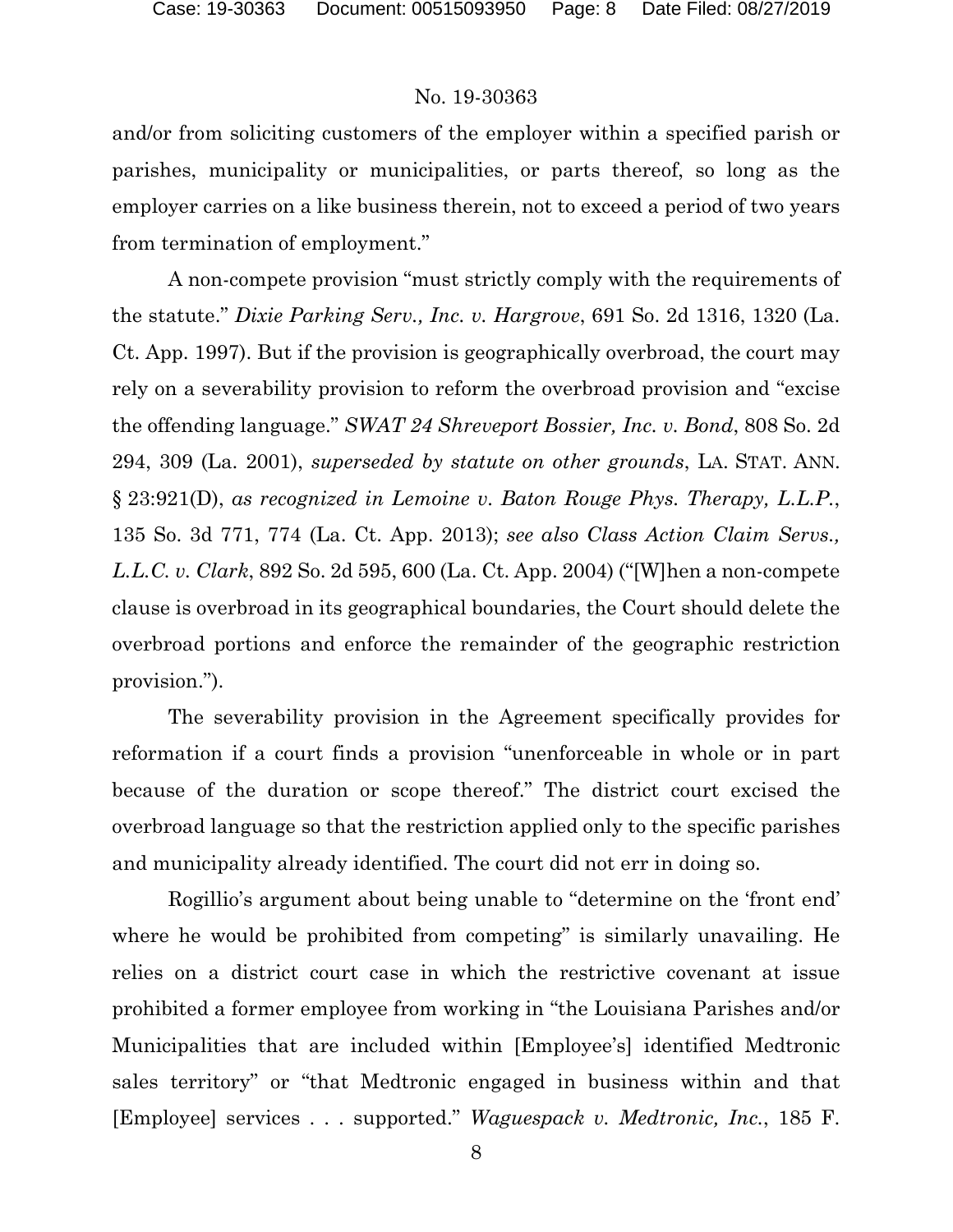Supp. 3d 916, 929 (M.D. La. 2016) (alterations in original). The district court found that the geographic limitations were invalid under § 23:921 because the restricted parishes were not identified and "there was no way for Plaintiffs to determine—on the front end—what their potential restrictions would be." *Id.* (relying on *Aon Risk Servs. of La., Inc. v. Ryan*, 807 So. 2d 1058, 1062 (La. Ct. App. 2002)).

In both *Waguespack* and *Aon Risk Services*, the courts found the noncompete provisions invalid because they did not identify *any* specific parishes or municipalities where the employee would be restricted. *See id.*; *Aon Risk Servs.*, 807 So.2d at 1060 ("The geographic scope of the agreement is described to be 'whatever parishes, counties and municipalities . . .' in which [the companies] conducted business."). That is not the case here. Rogillio's noncompete provision specified particular parishes and the municipality of New Orleans. The reformation served only to narrow the provision's scope by removing catch-all clauses that went beyond the listed parishes, not to identify specific parishes after the fact. When signing the Agreement, Rogillio knew that he could be prohibited from working in the identified parishes, and that restriction is the only one the district court enforced following reformation. The reformed Agreement is not invalidly overbroad.

#### **B. Use of parol evidence**

Rogillio also contends that the district court erred in interpreting the Agreement's non-compete provision by applying contract law other than the principle that ambiguous contracts should be construed against the drafter, and in considering parol evidence despite the Agreement's integration clause. Brock responds that general rules of contract interpretation still apply to restrictive covenants, and that parol evidence is permitted to interpret an ambiguous contract.

9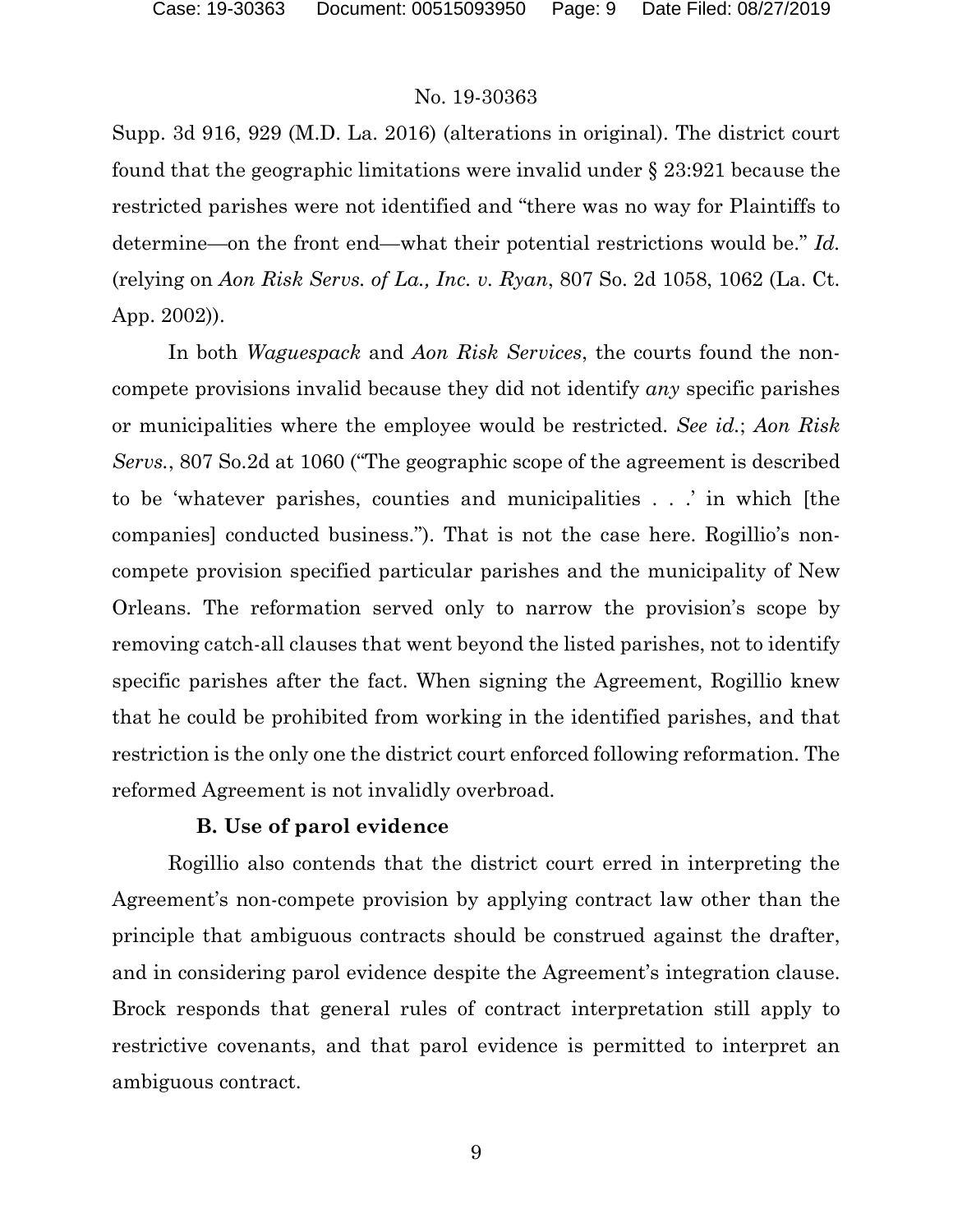The district court found that subsection 7.1(a) was ambiguous with respect to whether Rogillio must be physically present in restricted parishes to violate the provision. Rogillio does not challenge this finding.

"A noncompetition agreement is a contract between the parties who enter it, and it is to be construed according to the general rules of contract interpretation." *Reg'l Urology, L.L.C. v. Price*, 966 So.2d 1087, 1091 (La. Ct. App. 2007). Interpreting a contract is a matter of determining the parties' common intent. LA. CIV. CODE ANN. art. 2045. When a contract is unambiguous, we look only to the four corners of the contract to interpret it. *Id.* art. 2046. But, "when the terms of a written agreement are susceptible to more than one interpretation, or there is uncertainty or ambiguity as to its provisions, or the intent of the parties cannot be ascertained from the language employed, parol evidence is admissible to clarify the ambiguity or to show the intention of the parties." *Condrey v. SunTrust Bank of Ga.*, 429 F.3d 556, 563 (5th Cir. 2005); *see also Scafidi v. Johnson*, 420 So. 2d 1113, 1115 (La. 1982) ("Between the parties to an instrument, parol evidence is admissible . . . to explain an ambiguity when such explanation is not inconsistent with the written terms . . . ." (quotation omitted)). "If an ambiguity remains after applying the other general rules of construction, then the ambiguous contractual provision is to be construed against the drafter." *Chinook USA, L.L.C. v. Duck Commander, Inc.*, 721 F. App'x 361, 366 (5th Cir. 2018) (citing LA. CIV. CODE ANN. art. 2056 ("In case of doubt *that cannot otherwise be resolved*, a provision in a contract must be interpreted against the party who furnished its text." (emphasis added))).

The district court did not err in applying general rules of contract law to interpret subsection 7.1(a). Even though restrictive covenants "must be strictly construed against the party seeking their enforcement," *SWAT 24*, 808 So. 2d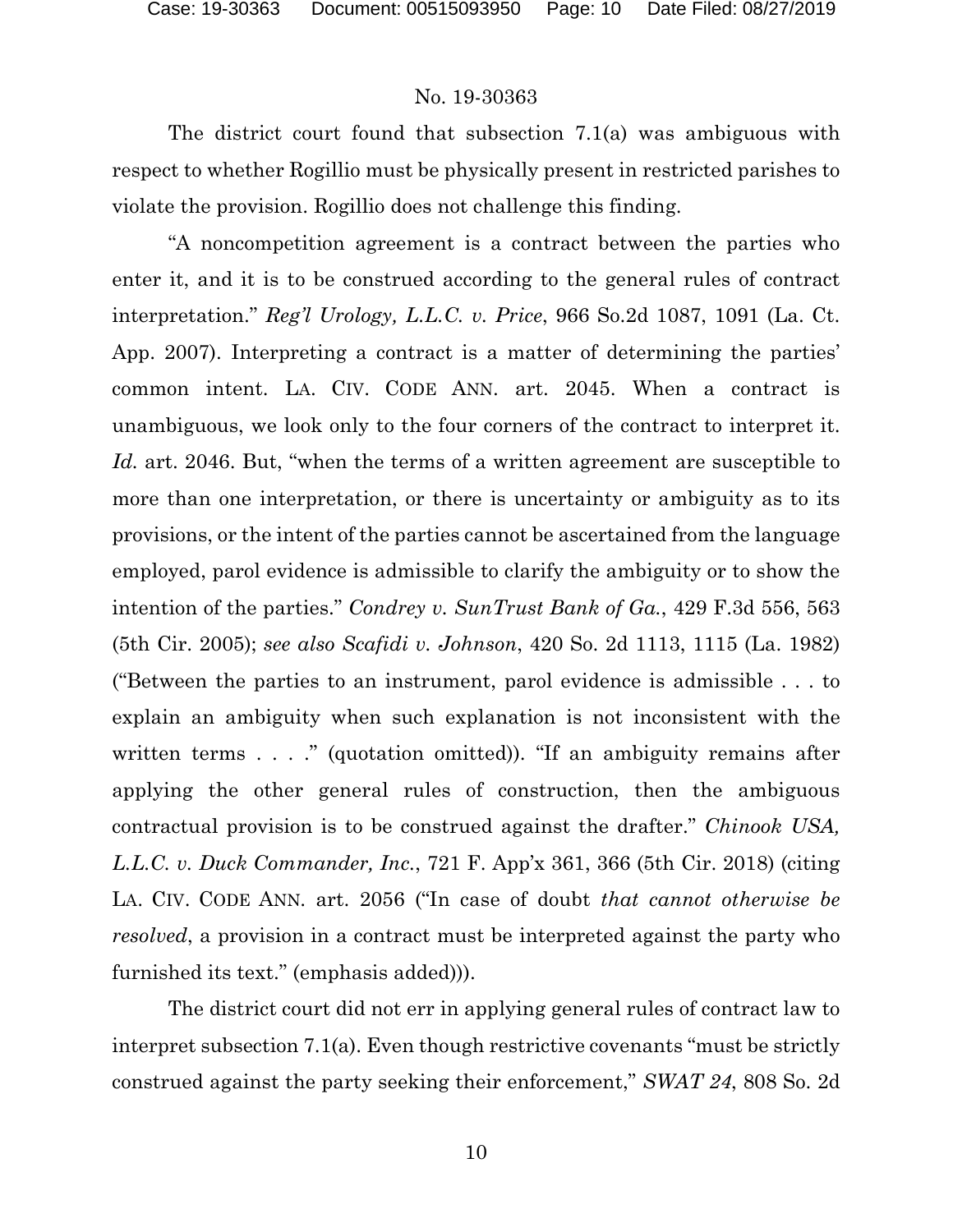$\overline{a}$ 

#### No. 19-30363

at 298, the district court properly considered parol evidence to determine the parties' intent.[3](#page-10-0)

The Agreement's integration clause does not alter this conclusion. An integration clause "is a provision in a contract to the effect that the written terms may not be varied by prior or oral agreements because all such agreements have been merged into the written document." *Condrey*, 429 F.3d at 564 (quotation omitted). Rogillio argues that parol evidence is inadmissible because the Agreement is not incomplete. *Cf. id.* ("Parol evidence is admissible to show that the written agreement was incomplete and was not intended by the parties to exhibit the entire agreement." (quotation omitted)). But the district court admitted parol evidence not to vary, add to, or modify the terms of the Agreement; it did so to determine the parties' intent as to the meaning of ambiguous terms. *See Diefenthal v. Longue Vue Mgmt. Corp.*, 561 So. 2d 44, 51 (La. 1990) (holding that parol evidence is inadmissible to vary the terms of a contract but "is admissible to clarify [an] ambiguity and to show the intent of the parties"); *see also Chinook USA*, 721 F. App'x at 366–67 (considering parol evidence to interpret an ambiguous contract with an integration clause).

Rogillio argues only that the district court erred in admitting parol evidence. He does not contend that—assuming the evidence was properly admitted—the court's factual findings as to the parties' intent are erroneous. Nor do we find them to be clearly erroneous. The court did not err in admitting parol evidence and determining the parties' intent as to the meaning of subsection 7.1(a) regarding where Rogillio needed to be working for Apache in order to violate the provision.

<span id="page-10-0"></span><sup>3</sup> Even if the district court had construed the Agreement in favor of Rogillio without admitting parol evidence, subsection 7.1(a) would be interpreted to restrict him from physically working for Apache in the restricted parishes. As discussed below, there was evidence of Rogillio doing exactly that.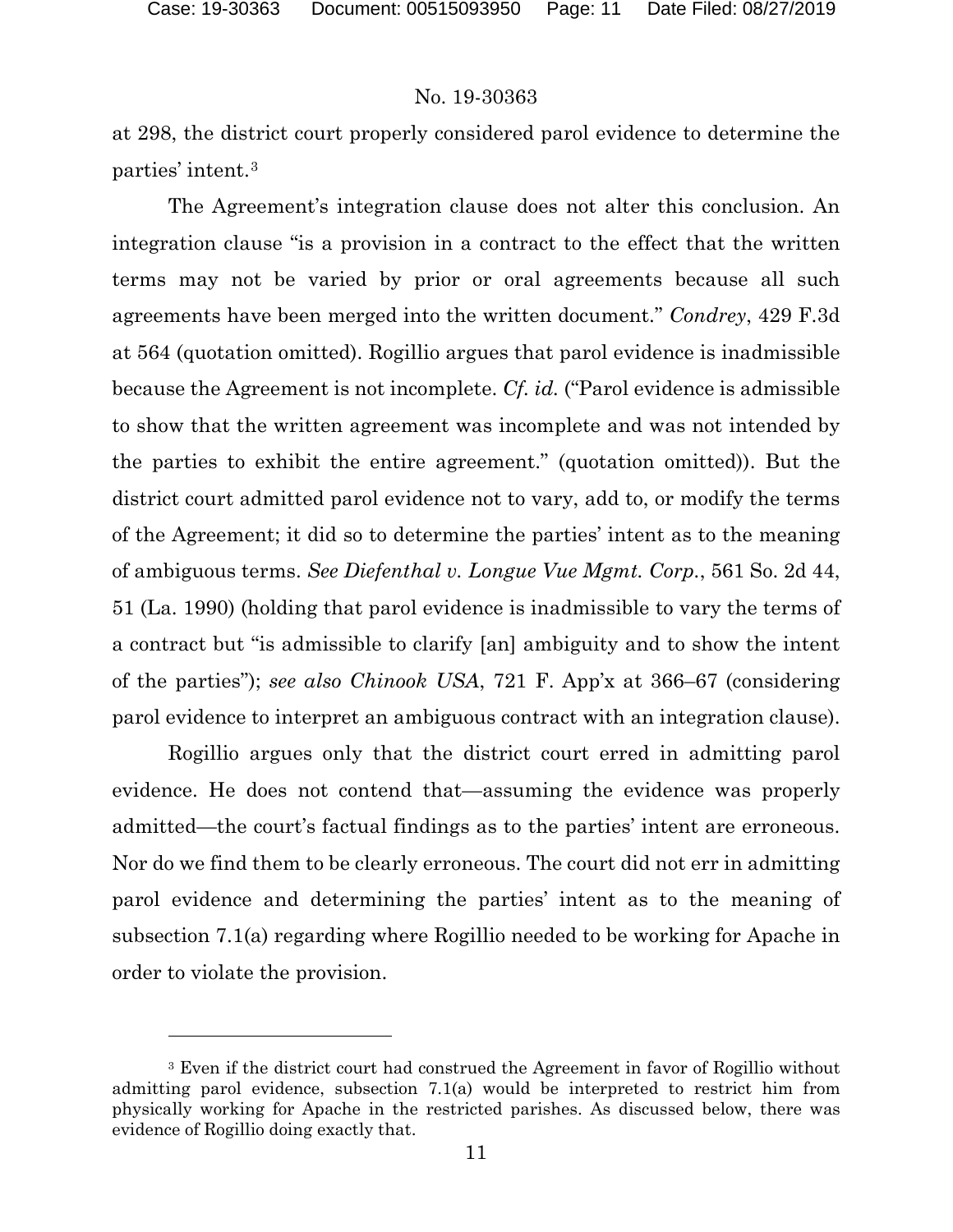# **II. Breach of the Agreement**

Rogillio argues that the only evidence of a possible breach of the Agreement was of customer solicitation, and because that is not prohibited by section 7.1, Brock failed to show that he violated the Agreement. Rogillio also argues that Brock did not introduce evidence showing he ever conducted business for Brock in the restricted parishes, only that he is now doing work for Apache. Brock responds that solicitation is included in section 7.1, and that regardless, Brock introduced evidence of Rogillio otherwise competing in restricted parishes.

The district court held that there was evidence that Rogillio breached section 7.1. The court found that Rogillio had worked in the restricted parishes as a manager by meeting with subordinates and by electronically contacting and physically meeting with Brock customers. The court stated that the latter was relevant to the issue of breach (even though Brock is not attempting to enforce the Agreement's explicit non-solicitation provision) because contracts often contain redundancies and solicitation is a form of competition.

The district court did not clearly err in finding that there was evidence of Rogillio working for Brock in restricted parishes and working for Apache in restricted parishes. The parties stipulated that "Brock does business in all parishes listed in the employment agreement" and that "Rogillio is managing employees on behalf of Apache in at least some of the listed parishes in the employment agreement." In addition, Brock produced evidence that Rogillio conducted business for Brock, including staff and customer meetings, in at least some of the restricted parishes, including East Baton Rouge Parish. Brock also produced evidence of Rogillio physically conducting Apache business by meeting with staff in some restricted parishes, including East Baton Rouge Parish. So, there was evidence of Rogillio conducting business for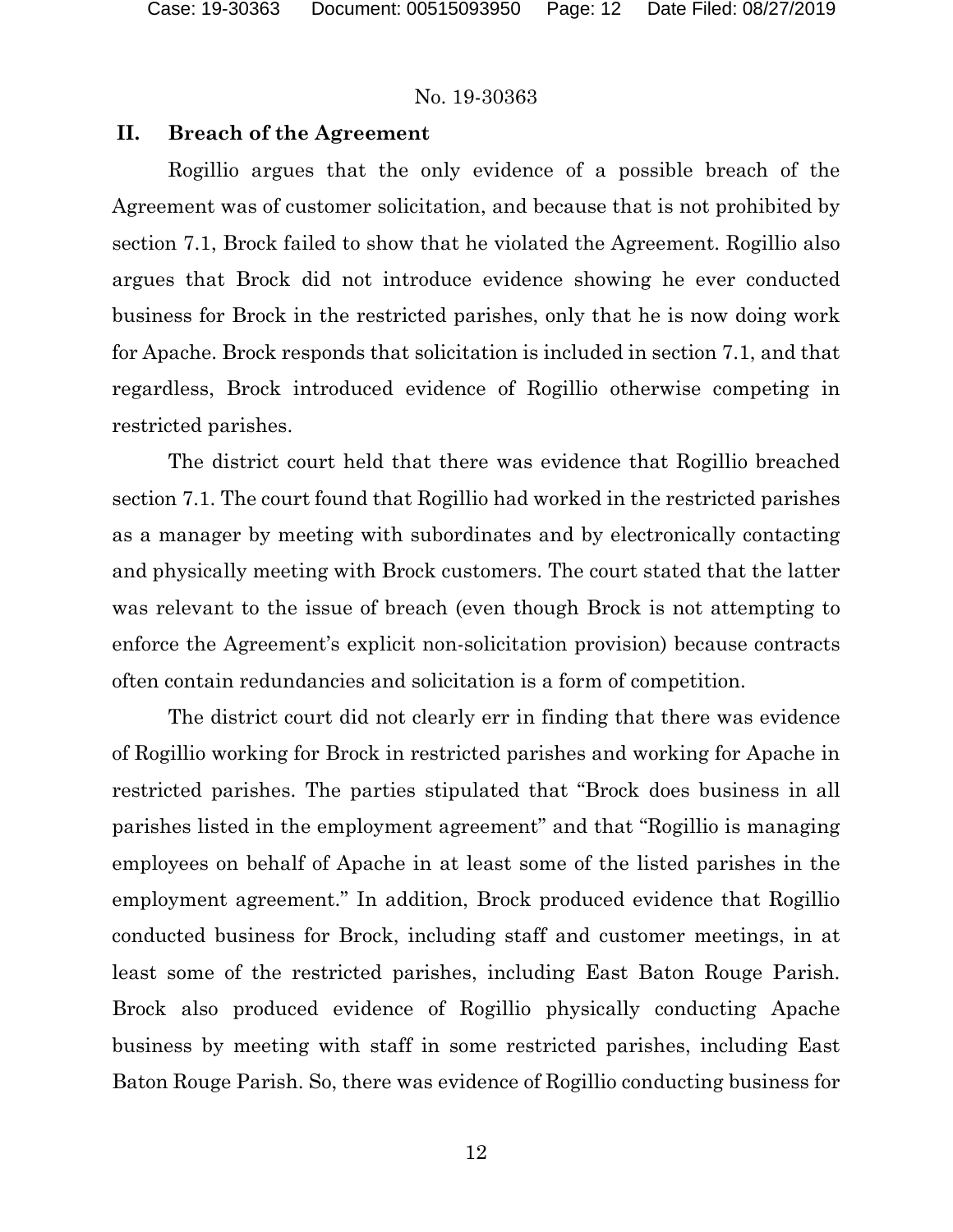Brock in restricted parishes and Rogillio conducting business for Apache (including but not limited to customer solicitation) in restricted parishes.

The district court's reliance on evidence of customer solicitation was unnecessary to the finding of breach. Once the court found that Brock had made a prima facie case based on Rogillio's Apache staff meetings in restricted parishes, Brock was entitled to a preliminary injunction. *See* LA. STAT. ANN. § 23:921(H) ("[U]pon proof of the obligor's failure to perform, and without the necessity of proving irreparable injury, a court . . . shall order injunctive relief enforcing the terms of the agreement.); *see also Ethan & Assocs., Inc. v. McKay*, No. 2005 CA 2567, 2006 WL 3544807, at \*5 (La. Ct. App. Dec. 6, 2006) ("Pursuant to  $[\S 23:921(H)]$ , upon such proof of . . . failure to perform in accordance with their respective employment agreements, [the employer] was entitled to injunctive relief enforcing the entirety of the employment agreements without establishing that McKay and Mosely had breached each individual obligation of the employment agreement.").[4](#page-12-0)

#### **III. Granting the preliminary injunction**

 $\overline{a}$ 

The district court did not err in finding a likelihood of success on the merits. The Agreement is enforceable and there was prima facie evidence of Rogillio breaching section 7.1. Rogillio has not shown that the district court abused its discretion in finding the balance of harm and public interest weigh in Brock's favor. The burden on Rogillio is minimal, as the preliminary injunction will only be in force for four months, and the area in which he is

<span id="page-12-0"></span><sup>4</sup> It is unclear whether the district court determined that subsection 7.1(a) unambiguously included customer solicitation, or whether the court found that the provision was ambiguous and that the parties intended it to include solicitation. But we need not parse the district court's analysis on this point or decide whether its interpretation was correct. The evidence that Rogillio met with Apache staff in restricted parishes provides an independent ground to affirm the injunction. Should Brock seek to prove damages, however, it may be necessary for the district court to address the solicitation issue more clearly.